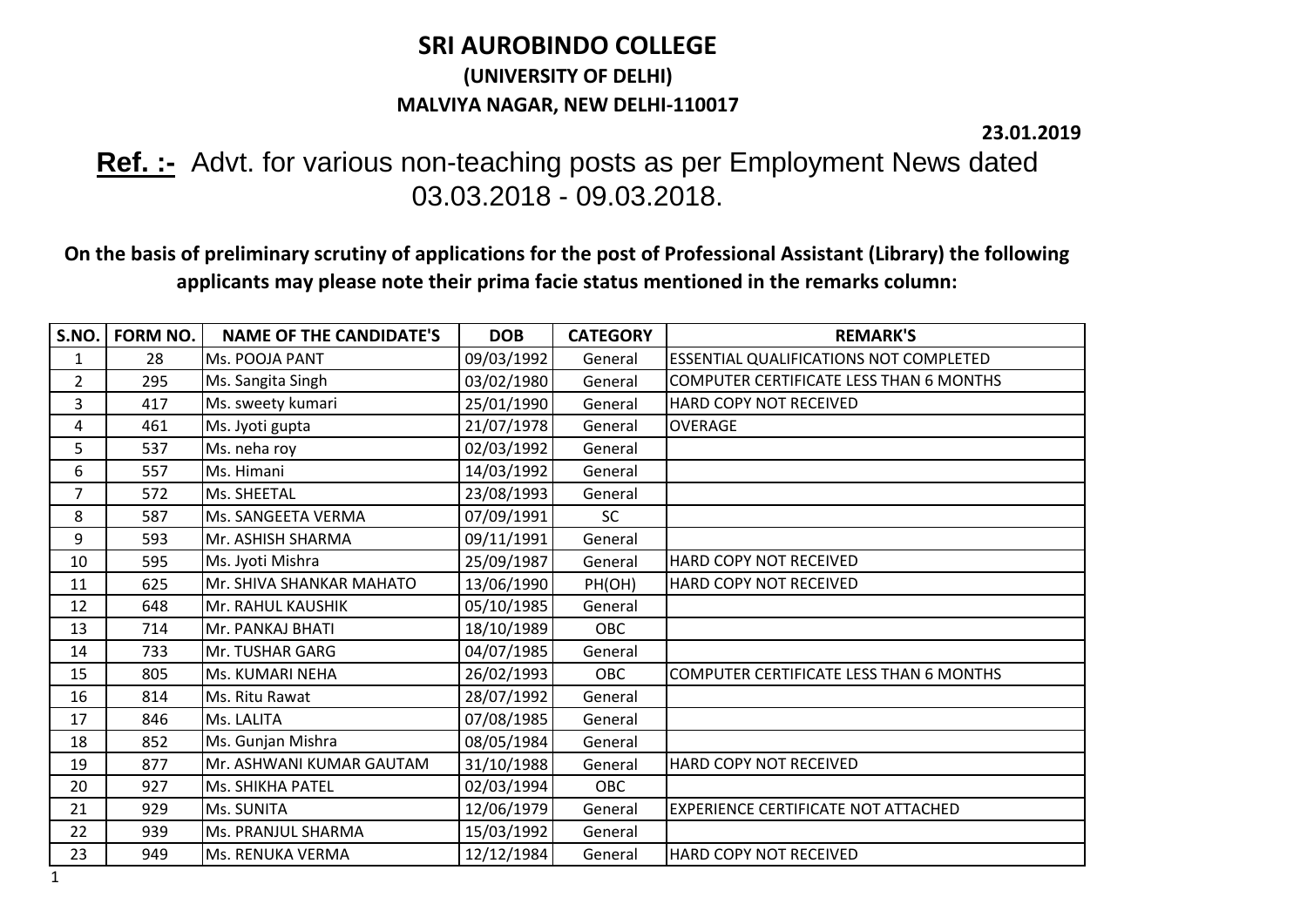| 24<br>25<br>26<br>27<br>28 | 953<br>957<br>969 | Ms. MONIKA SINGH<br>Ms. DAPINDER KAUR | 25/12/1990<br>03/10/1990 | General   |                                   |
|----------------------------|-------------------|---------------------------------------|--------------------------|-----------|-----------------------------------|
|                            |                   |                                       |                          |           |                                   |
|                            |                   |                                       |                          | General   | HARD COPY NOT RECEIVED            |
|                            |                   | Ms. RENU                              | 13/04/1988               | General   | HARD COPY NOT RECEIVED            |
|                            | 992               | Mr. MAHIPAL                           | 12/08/1981               | PH(OH)    | HARD COPY NOT RECEIVED            |
|                            | 996               | Ms. KUMARI CHANCHALA                  | 15/02/1987               | SC        | HARD COPY NOT RECEIVED            |
| 29                         | 998               | Ms. SUGANDHA SAXENA                   | 08/01/1988               | General   |                                   |
| 30                         | 1063              | Ms. RENU                              | 13/04/1988               | General   |                                   |
| 31                         | 1105              | Ms. SONAM SURI                        | 28/01/1990               | General   |                                   |
| 32                         | 1115              | Mr. Basant kumar                      | 20/01/1985               | OBC       |                                   |
| 33                         | 1119              | Ms. MANISHA                           | 20/07/1987               | General   |                                   |
| 34                         | 1129              | Ms. Rajni Sharma                      | 15/04/1983               | General   | HARD COPY NOT RECEIVED            |
| 35                         | 1137              | Mr. RAJNEESH KUMAR                    | 20/04/1985               | OBC       |                                   |
| 36                         | 1139              | Mr. VIPIN KAUSHIK                     | 01/06/1991               | General   |                                   |
| 37                         | 1177              | Ms. Meenakshi Goswami                 | 23/08/1983               | General   | HARD COPY NOT RECEIVED            |
| 38                         | 1205              | Ms. Anju Bala                         | 09/06/1985               | General   | HARD COPY NOT RECEIVED            |
| 39                         | 1230              | Ms. JYOTI ARORA                       | 13/10/1994               | General   | FINAL MLIS MARKSHEET NOT ATTACHED |
| 40                         | 1259              | Ms. HEMLATA                           | 27/03/1989               | General   | FINAL PG MARKSHEET NOT ATTACHED   |
| 41                         | 1260              | Mr. CHHOTU                            | 01/02/1988               | OBC       |                                   |
| 42                         | 1318              | Ms. aparajita ghosh                   | 06/03/1991               | General   | COMPUTER CERTIFICATE NOT ATTACHED |
| 43                         | 1339              | Ms. Khushbu Saini                     | 20/01/1988               | OBC       |                                   |
| 44                         | 1404              | Ms. ANJU BALA                         | 09/06/1985               | General   |                                   |
| 45                         | 1417              | Mr. MUKESH KUMAR                      | 08/08/1988               | SC        | HARD COPY NOT RECEIVED            |
| 46                         | 1420              | Mr. MAHFOOZ HUSSAIN                   | 10/01/1993               | PH(OH)    |                                   |
| 47                         | 1435              | Mr. Satish                            | 24/07/1989               | SC        |                                   |
| 48                         | 1486              | Mr. NARENDER KUMAR                    | 15/02/1992               | General   | HARD COPY NOT RECEIVED            |
| 49                         | 1504              | Ms. NUSHRAT PARWEEN                   | 07/02/1992               | General   |                                   |
| 50                         | 1505              | Mr. SHASHANK VARDHAN SINGH            | 02/09/1992               | General   |                                   |
| 51                         | 1506              | Ms. Shashi                            | 07/03/1990               | General   | LESS THAN 50% MARKS IN UG LEVEL   |
| 52                         | 1516              | Ms. CHITRA                            | 24/08/1991               | General   | HARD COPY NOT RECEIVED            |
| 53                         | 1520              | Ms. CHITRA                            | 24/08/1991               | General   |                                   |
| 54                         | 1547              | Mr. Kavita Rani                       | 15/08/1992               | General   |                                   |
| 55                         | 1565              | Ms. Nisha Kumari                      | 07-04-1992               | <b>SC</b> |                                   |
| 56                         | 1570              | Mr. VINAY KUMAR                       | 06/09/1987               | General   |                                   |
| 57                         | 1578              | Ms. Darshana                          | 19/10/1983               | General   | LESS THAN 50% MARKS IN UG LEVEL   |
| 58                         | 1597              | Ms. NEHA GUPTA                        | 08/06/1991               | General   | COMPUTER CERTIFICATE NOT ATTACHED |
| 59                         | 1618              | Ms. RENUKA VERMA                      | 12/12/1984               | General   | HARD COPY NOT RECEIVED            |
|                            | 1624              | Mr. INDER KUMAR                       | 28/03/1990               | <b>SC</b> |                                   |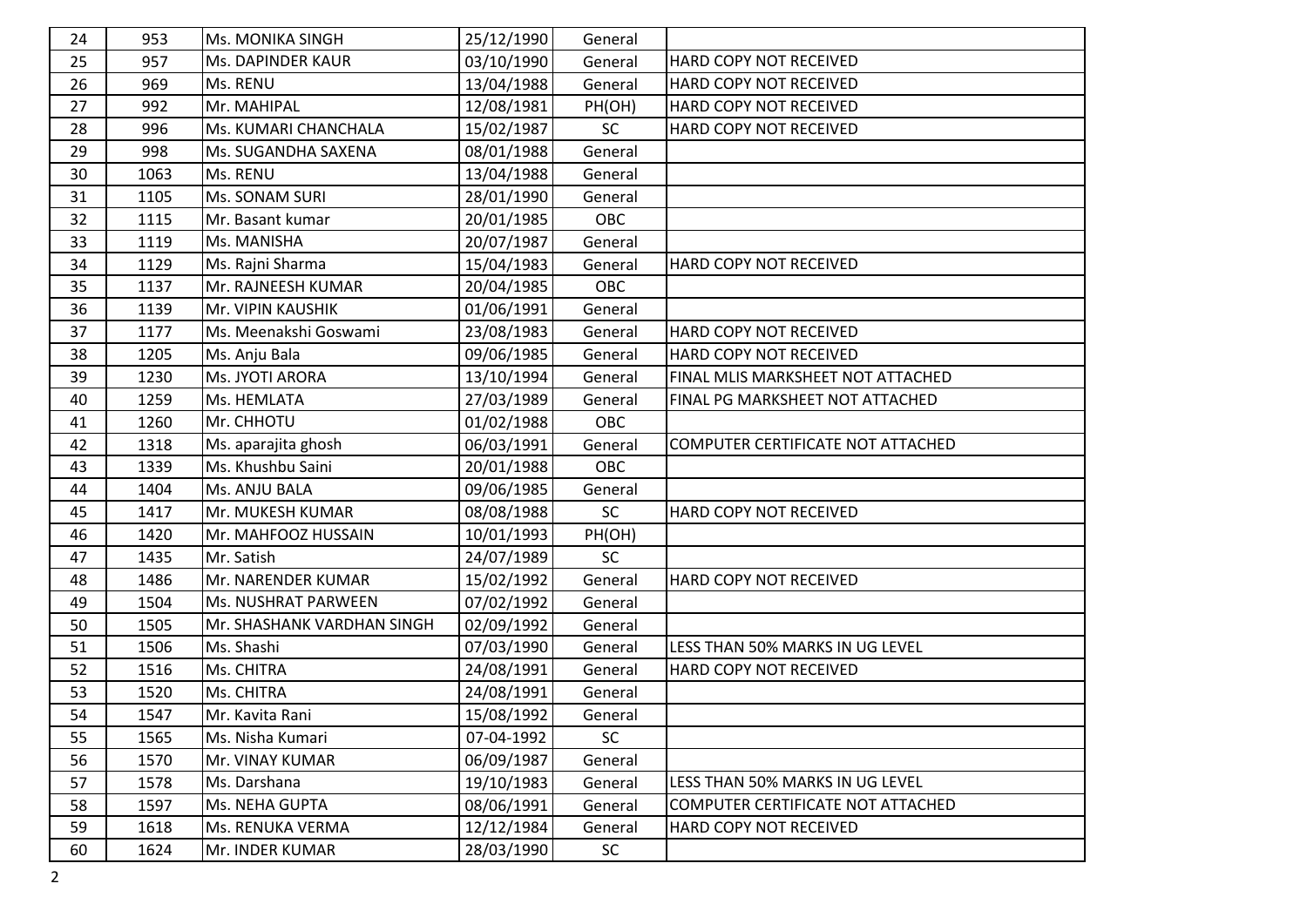| 61 | 1633 | Ms. RENUKA VERMA         | 12/12/1984 | General   | FINAL MLIS MARKSHEET NOT ATTACHED              |
|----|------|--------------------------|------------|-----------|------------------------------------------------|
| 62 | 1681 | Ms. RAKHEE PANWAR        | 22/08/1985 | General   | <b>COMPUTER CERTIFICATE LESS THAN 6 MONTHS</b> |
| 63 | 1686 | Ms. RAKHI                | 23/08/1983 | General   | COMPUTER CERTIFICATE NOT ATTACHED              |
| 64 | 1714 | Mr. Vikas Singh          | 06/01/1988 | General   |                                                |
| 65 | 1757 | Ms. K S Purnima          | 14/03/1986 | <b>ST</b> | FINAL MLIS MARKSHEET NOT ATTACHED              |
| 66 | 1777 | Mr. ANJAR JAMAL          | 31/07/1989 | General   |                                                |
| 67 | 1788 | Mr. RUCHIKA              | 14/04/1991 | General   | HARD COPY NOT RECEIVED                         |
| 68 | 1808 | Ms. Suman                | 10/05/1988 | General   | HARD COPY NOT RECEIVED                         |
| 69 | 1835 | Ms. GARVITA JHAMB        | 02/05/1990 | General   | COMPUTER CERTIFICATE NOT ATTACHED              |
| 70 | 1848 | Ms. RITU RANA            | 16/11/1992 | General   |                                                |
| 71 | 1867 | Ms. POONAM               | 06/03/1985 | General   |                                                |
| 72 | 1889 | Ms. REKHA KUMARI         | 14/11/1984 | General   |                                                |
| 73 | 1900 | Ms. NEETU SHARMA         | 23/06/1983 | General   |                                                |
| 74 | 1908 | Ms. PINKI CHOUDHARY      | 04/07/1995 | SC        | HARD COPY NOT RECEIVED                         |
| 75 | 1916 | Ms. SANDHYA SALUNIA      | 26/07/1990 | SC        |                                                |
| 76 | 2006 | Ms. NISHA PAL            | 16/01/1989 | General   |                                                |
| 77 | 2035 | Mr. Sahil bhat           | 06/04/1995 | General   |                                                |
| 78 | 2052 | Ms. PRIYANKA CHAND BHATT | 03/12/1988 | General   |                                                |
| 79 | 2076 | Mr. RAKESH KUMAR SAHU    | 12/12/1988 | General   |                                                |
| 80 | 2116 | Ms. ANURADHA SINGH       | 04/08/1990 | General   | HARD COPY NOT RECEIVED                         |
| 81 | 2161 | Ms. Anjali sidhwani      | 19/03/1992 | General   | COMPUTER CERTIFICATE NOT ATTACHED              |
| 82 | 2171 | Ms. SEEMA VASHIST        | 01/07/1984 | General   |                                                |
| 83 | 2186 | Mr. SIDDHARTHA GUPTA     | 21/01/1992 | General   |                                                |
| 84 | 2197 | Ms. Pinky                | 21/08/1989 | SC        | COMPUTER CERTIFICATE LESS THAN 6 MONTHS        |
| 85 | 2204 | Mr. SUDHIR KUMAR         | 06/01/1992 | SC        | COMPUTER CERTIFICATE NOT ATTACHED              |
| 86 | 2237 | Ms. Gunjan Sharma        | 13/08/1989 | General   | COMPUTER CERTIFICATE NOT ATTACHED              |
| 87 | 2252 | Mr. PANKAJ KUMAR         | 16/01/1990 | General   |                                                |
| 88 | 2258 | Ms. NIDHI NIMESH         | 23/08/1992 | General   | COMPUTER CERTIFICATE NOT ATTACHED              |
| 89 | 2285 | Ms. NARGIS               | 04/09/1994 | General   | HARD COPY NOT RECEIVED                         |
| 90 | 2320 | Mr. RAVINDER D           | 06/02/1979 | <b>SC</b> | HARD COPY NOT RECEIVED                         |
| 91 | 2336 | Ms. Vidya                | 26/09/1985 | PH(OH)    | HARD COPY NOT RECEIVED                         |
| 92 | 2358 | Ms. Taiba                | 01/10/0001 | General   | HARD COPY NOT RECEIVED                         |
| 93 | 2368 | Ms. Taiba                | 01/10/1993 | General   |                                                |
| 94 | 2374 | Mr. Rohit Kumar Arora    | 27/11/1990 | General   | COMPUTER CERTIFICATE LESS THAN 6 MONTHS        |
| 95 | 2424 | Mr. AJIT TANWAR          | 24/07/1991 | OBC       |                                                |
| 96 | 2431 | Ms. Preeti Bajaj         | 15/03/1986 | General   | HARD COPY NOT RECEIVED                         |
| 97 | 2453 | Ms. MONIKA SINGH         | 24/05/1988 | General   |                                                |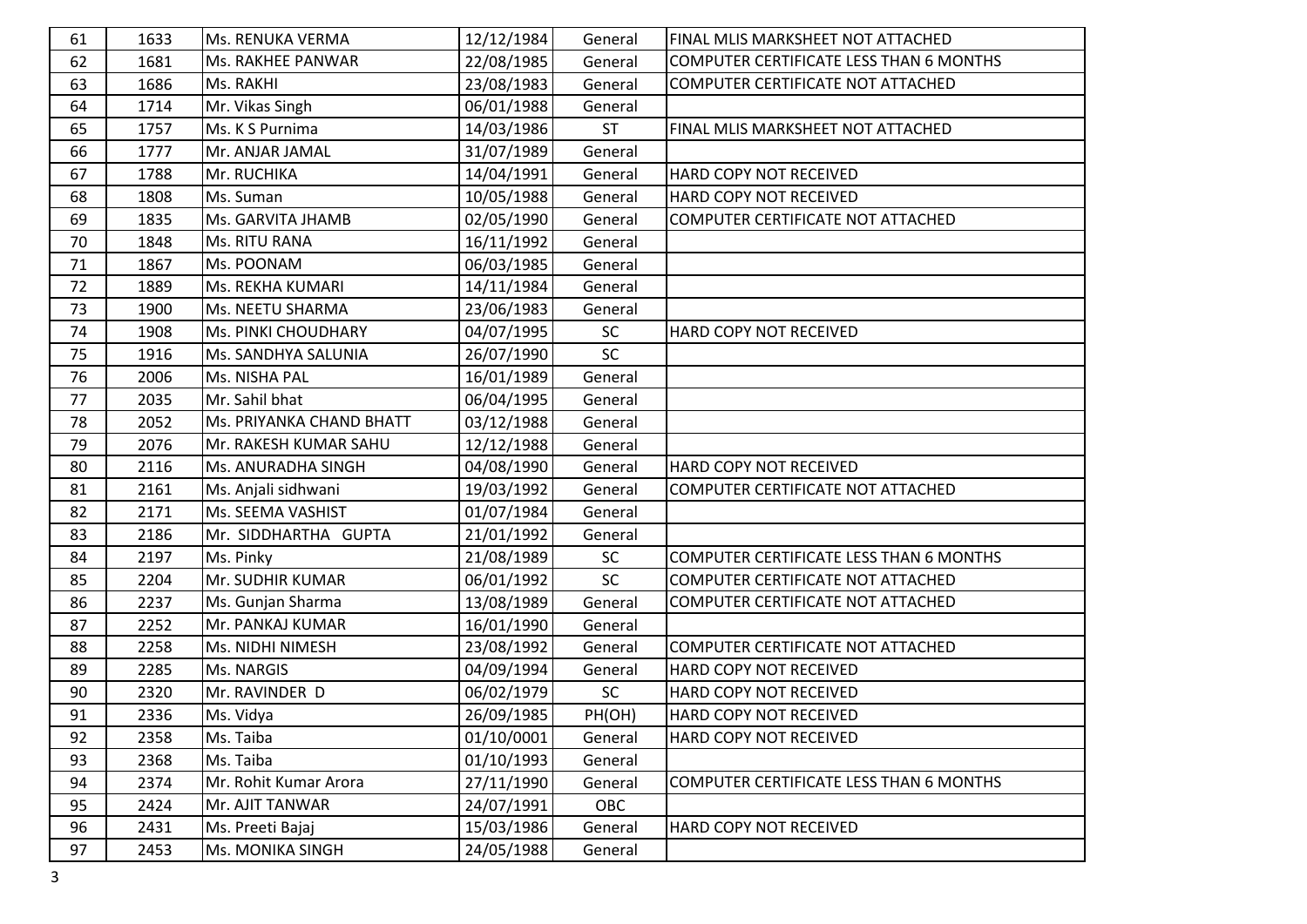| 98  | 2464 | Mr. AMIT KUMAR SRIVASTAV  | 06/09/1987 | General   |                                               |
|-----|------|---------------------------|------------|-----------|-----------------------------------------------|
| 99  | 2474 | Ms. Nootan                | 05/07/1990 | General   | <b>ESSENTIAL QUALIFICATIONS NOT COMPLETED</b> |
| 100 | 2504 | Ms. ANJALI                | 18/02/1994 | SC        | HARD COPY NOT RECEIVED                        |
| 101 | 2517 | Ms. Renu Sharma           | 21/05/1987 | General   |                                               |
| 102 | 2591 | Mr. MANOJ BAHUGUNA        | 07/10/1985 | General   |                                               |
| 103 | 2607 | Mr. Preeti Bajaj          | 15/03/1985 | General   | HARD COPY NOT RECEIVED                        |
| 104 | 2616 | Mr. BAVIJESH T            | 16/05/1986 | PH(OH)    | HARD COPY NOT RECEIVED                        |
| 105 | 2621 | Mr. Sayyid Umar Farooq    | 18/07/1994 | PH(OH)    | HARD COPY NOT RECEIVED                        |
| 106 | 2632 | Mr. DHEERAJ SINGH NEGI    | 23/11/1987 | General   | COMPUTER CERTIFICATE NOT ATTACHED             |
| 107 | 2633 | Ms. APARNA K V            | 05/05/1984 | SC        | COMPUTER CERTIFICATE NOT ATTACHED             |
| 108 | 2647 | Ms. JYOTI                 | 15/11/1986 | General   | <b>COMPUTER COURSE LESS THAN 6 MONTHS</b>     |
| 109 | 2659 | Ms. SUCHETA RANI          | 14/01/1984 | General   | COMPUTER CERTIFICATE NOT ATTACHED             |
| 110 | 2671 | Ms. AARTI VERMA           | 01/01/1989 | OBC       |                                               |
| 111 | 2683 | Mr. MOHIT SINGH           | 12/09/1988 | General   |                                               |
| 112 | 2688 | Mr. utkal bedi            | 13/04/1983 | General   |                                               |
| 113 | 2698 | Mr. REENU                 | 15/08/1989 | SC        | HARD COPY NOT RECEIVED                        |
| 114 | 2706 | Ms. SAIDA JABIN           | 17/09/1986 | General   |                                               |
| 115 | 2714 | Ms. JYOTI SINGH           | 05/01/1992 | General   |                                               |
| 116 | 2720 | Mr. Lingsangmi Khongreiwo | 05/03/1987 | <b>ST</b> | COMPUTER CERTIFICATE NOT ATTACHED             |
| 117 | 2738 | Ms. Meenu Saini           | 11/01/1983 | PH(OH)    |                                               |
| 118 | 2756 | Ms. Rachna                | 10/01/1984 | SC        |                                               |
| 119 | 2774 | Mr. ALOK KUMAR            | 28/04/1991 | General   |                                               |
| 120 | 2782 | Ms. Savitri Devi          | 01/07/1976 | General   |                                               |
| 121 | 2800 | Ms. Divya Mishra          | 28/03/1989 | General   |                                               |
| 122 | 2810 | Mr. SOURABH SUMAN         | 15/07/1986 | PH(OH)    | HARD COPY NOT RECEIVED                        |
| 123 | 2817 | Mr. MANOJ KUMAR           | 25/05/1992 | General   |                                               |
| 124 | 2835 | Ms. Jyoti Pal             | 07/01/1993 | OBC       | ESSENTIAL QUALIFICATIONS NOT COMPLETED        |
| 125 | 2869 | Ms. SHEETAL               | 24/01/1996 | OBC       | HARD COPY NOT RECEIVED                        |
| 126 | 2873 | Ms. Pooja Kumari          | 16/07/1994 | General   |                                               |
| 127 | 2928 | Ms. JYOTI BISHT           | 24/01/1990 | General   | COMPUTER CERTIFICATE NOT ATTACHED             |
| 128 | 2948 | Ms. A U VIPANCHI          | 19/02/1992 | General   | COMPUTER CERTIFICATE NOT ATTACHED             |
| 129 | 2971 | Ms. Dharmesh kumari       | 31/10/1992 | General   | HARD COPY NOT RECEIVED                        |
| 130 | 2996 | Mr. Manir Uddin Ansari    | 29/01/1989 | OBC       |                                               |
| 131 | 3008 | Ms. PRERNA GOSWAMI        | 18/09/1994 | General   | HARD COPY NOT RECEIVED                        |
| 132 | 3023 | Ms. JYOTI SINGH           | 26/11/1990 | OBC       | HARD COPY NOT RECEIVED                        |
| 133 | 3035 | Mr. JYOTI SINGH           | 26/11/1990 | OBC       | FINAL MLIS MARKSHEET NOT ATTACHED             |
| 134 | 3038 | Ms. PRIYA PANWAR          | 25/07/1991 | General   | UG MARKSHEET NOT ATTACHED                     |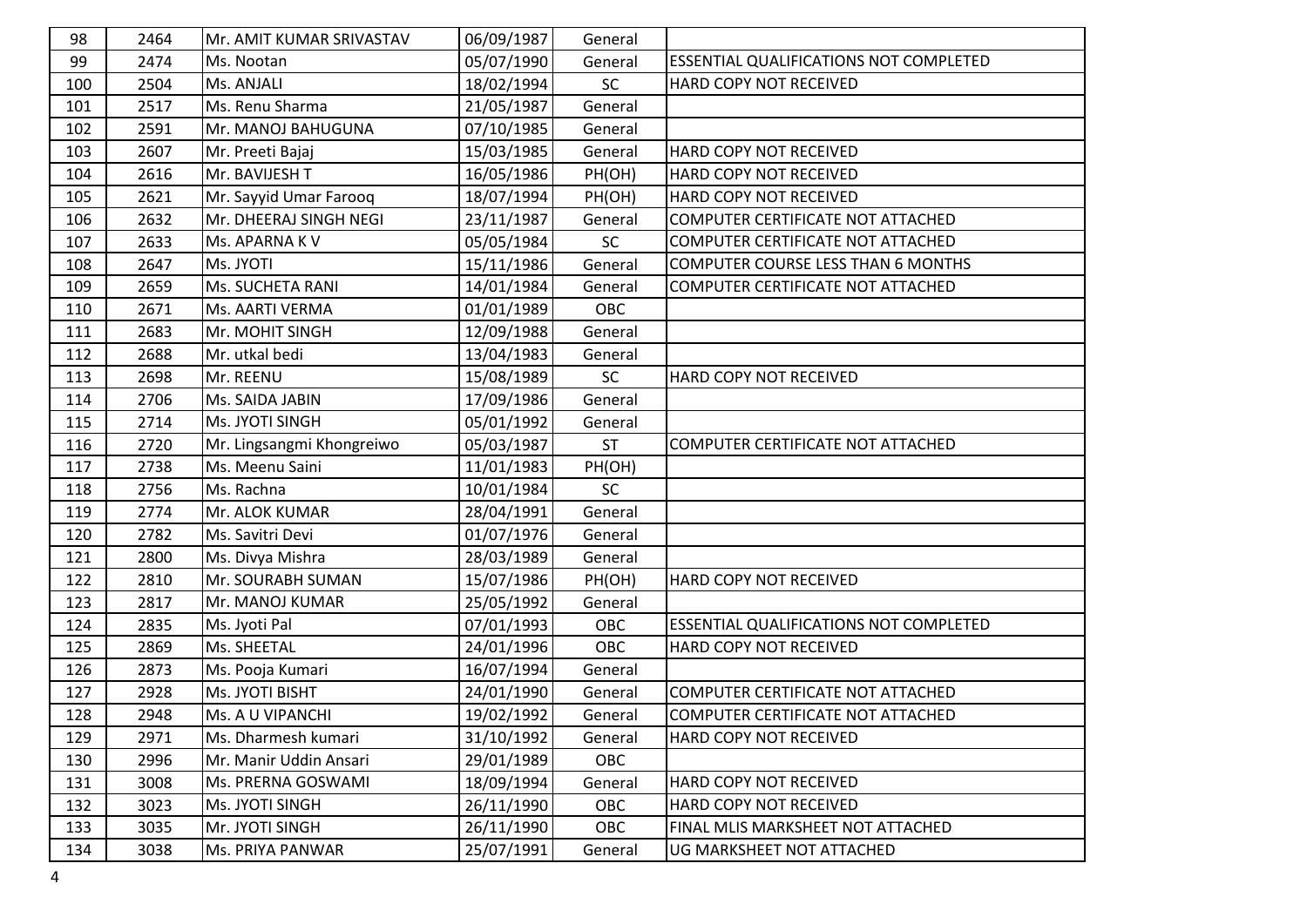| 135 | 3084 | Ms. VENEETA                     | 17/08/1987 | General  | <b>ESSENTIAL QUALIFICATIONS NOT COMPLETED</b> |
|-----|------|---------------------------------|------------|----------|-----------------------------------------------|
| 136 | 3114 | Ms. Shivani                     | 07/02/1993 | General  |                                               |
| 137 | 3132 | Ms. KRITI SONI                  | 06/02/1990 | General  | COMPUTER CERTIFICATE NOT ATTACHED             |
| 138 | 3139 | Ms. Nilofar                     | 17/05/1994 | General  |                                               |
| 139 | 3150 | Ms. PAYAL                       | 10/01/1991 | General  |                                               |
| 140 | 3154 | Mr. Vishal Joseph               | 07/01/1976 | General  |                                               |
| 141 | 3167 | Mr. MUTHUKUMAR N                | 01/02/1991 | SC       |                                               |
| 142 | 3174 | Ms. TABASSUM KHATOON            | 16/02/1987 | General  | COMPUTER CERTIFICATE LESS THAN 6 MONTHS       |
| 143 | 3197 | Mr. KAPIL SAGAR                 | 01/05/1989 | General  |                                               |
| 144 | 3199 | Ms. Nazia Siddiqui              | 27/07/1987 | General  |                                               |
| 145 | 3204 | Mr. SAURAV SHAKYA               | 09/08/1992 | General  |                                               |
| 146 | 3209 | Mr. SIVARAM NIMMAGADDA          | 01/07/1979 | General  |                                               |
| 147 | 3245 | Ms. SURKITI AHUJA               | 26/07/1984 | General  | COMPUTER CERTIFICATE NOT ATTACHED             |
| 148 | 3262 | Ms. Jyoti Pal                   | 07/01/1993 | OBC      | HARD COPY NOT RECEIVED                        |
| 149 | 3271 | Mr. SURAJ RAM                   | 04/08/1990 | OBC      |                                               |
| 150 | 3285 | Ms. Jyoti Pal                   | 07/01/1993 | OBC      | HARD COPY NOT RECEIVED                        |
| 151 | 3294 | Mr. KAUSHAL KUMAR               | 18/07/1993 | SC       |                                               |
| 152 | 3300 | Ms. RENU KUMARI                 | 11/02/1985 | SC       | FINAL MLIS MARKSHEET NOT ATTACHED             |
| 153 | 3343 | Ms. MEENAKSHI                   | 30/05/1993 | General  |                                               |
| 154 | 3383 | Ms. SHOBHA DHYANI               | 25/08/1985 | General  | HARD COPY NOT RECEIVED                        |
| 155 | 3404 | Mr. ARUN KUMAR VERMA            | 29/05/1991 | SC       |                                               |
| 156 | 3409 | Ms. MEENA                       | 19/06/1988 | OBC      |                                               |
| 157 | 3436 | Mr. VINAYAK WADHWA              | 13/10/1990 | General  |                                               |
| 158 | 3451 | Mr. Amarnath yadav              | 20/07/1996 | OBC      | HARD COPY NOT RECEIVED                        |
| 159 | 3457 | Ms. Naga Krishna Mayuri Addanki | 28/08/1984 | OBC      |                                               |
| 160 | 3488 | Ms. Maheswari S                 | 25/05/1980 | OBC      | HARD COPY NOT RECEIVED                        |
| 161 | 3498 | Mr. NARENDER KUMAR              | 15/02/1992 | OBC      |                                               |
| 162 | 3499 | Ms. Maheswari S                 | 25/05/1980 | OBC      | HARD COPY NOT RECEIVED                        |
| 163 | 3509 | Mr. SANJAY KUMAR SHARMA         | 13/08/1988 | General  |                                               |
| 164 | 3539 | Ms. LATA KUMARI                 | 28/05/1992 | General  |                                               |
| 165 | 3542 | Ms. SUPRIYA MUKHERJEE           | 21/07/1978 | General  |                                               |
| 166 | 3572 | Ms. Nusrat Zaheer               | 05/04/1987 | General  | UG/PG MARKSHEET NOT ATTACHED                  |
| 167 | 3581 | Ms. MEGHA                       | 18/05/1994 | $\sf SC$ |                                               |
| 168 | 3597 | Ms. Neelam Verma                | 10/07/1980 | $\sf SC$ | HARD COPY NOT RECEIVED                        |
| 169 | 3634 | Mr. Pradeep Kumar               | 12/09/1992 | OBC      |                                               |
| 170 | 3644 | Mr. Deepak kumar                | 01/02/1991 | General  |                                               |
| 171 | 3676 | Ms. RAJUL SHARMA                | 10/02/1992 | General  | HARD COPY NOT RECEIVED                        |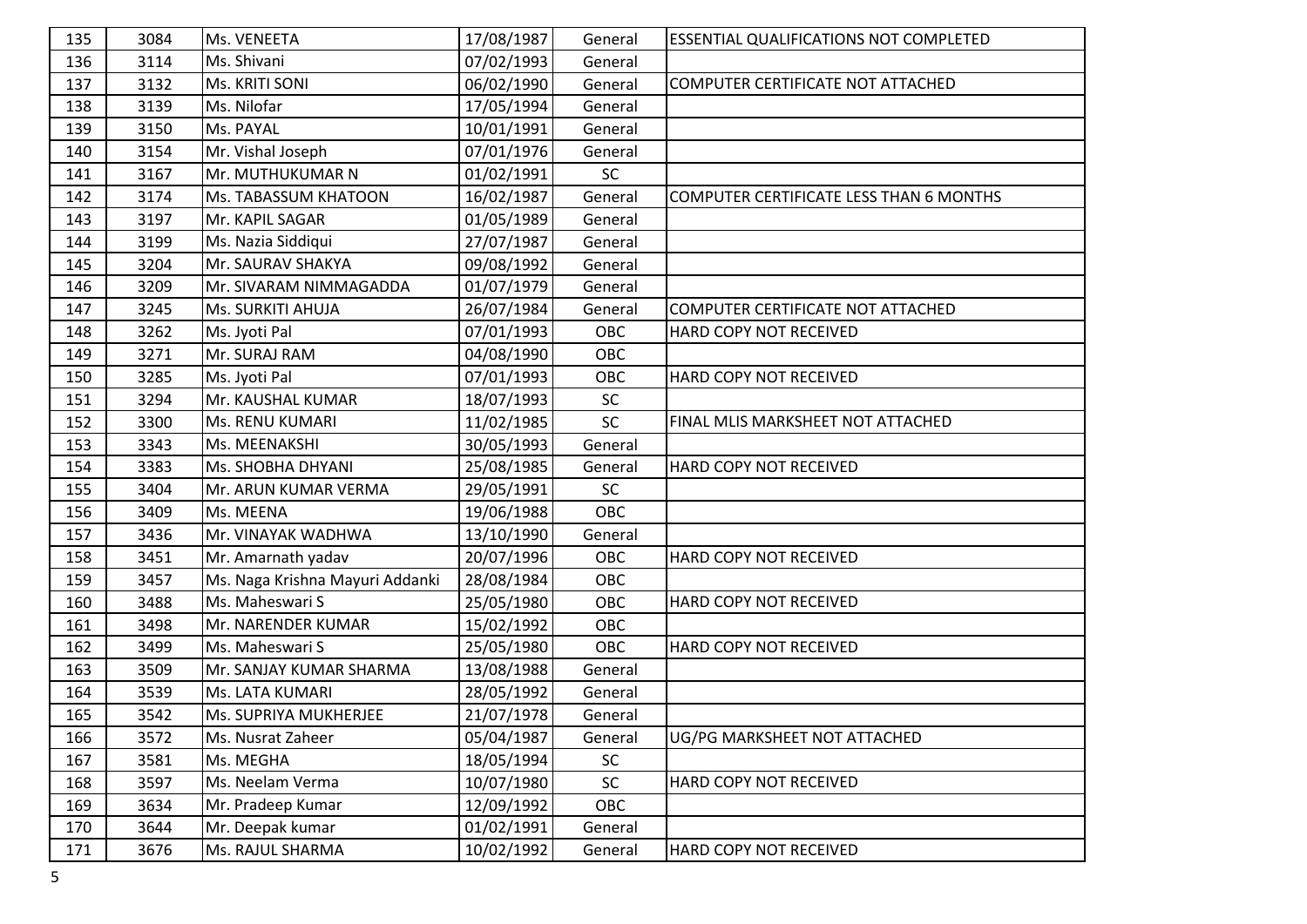| 172 | 3677 | <b>Ms. MADHU MALIK</b>  | 26/08/1988 | General   |                                   |
|-----|------|-------------------------|------------|-----------|-----------------------------------|
| 173 | 3687 | Ms. Reena Gautam        | 02/05/1988 | General   |                                   |
| 174 | 3692 | Mr. MAJHAR ALI          | 18/07/1991 | General   |                                   |
| 175 | 3698 | Mr. mohd shariq         | 14/08/1984 | OBC       |                                   |
| 176 | 3755 | Ms. VANDANA             | 30/01/1978 | General   | FINAL MLIS MARKSHEET NOT ATTACHED |
| 177 | 3773 | Ms. Poonam              | 04/03/1989 | General   | COMPUTER CERTIFICATE NOT ATTACHED |
| 178 | 3774 | Mr. NEERAJ KUMAR        | 25/07/1987 | OBC       |                                   |
| 179 | 3779 | Ms. jyotsna suri        | 28/05/1986 | General   |                                   |
| 180 | 3782 | Mr. MITHILESH KUMAR     | 05/07/1987 | <b>ST</b> |                                   |
| 181 | 3794 | Ms. PRIYANKA            | 19/08/1986 | OBC       |                                   |
| 182 | 3810 | Ms. PRERNA GOSWAMI      | 18/09/1994 | General   | COMPUTER CERTIFICATE NOT ATTACHED |
| 183 | 3815 | Mr. Rohit Sisodia       | 06/12/1989 | General   | COMPUTER CERTIFICATE NOT ATTACHED |
| 184 | 3836 | Ms. SHAMPY SRIKRISHNA   | 25/03/1994 | General   |                                   |
| 185 | 3903 | Ms. SHIMPY MOURYA       | 13/08/1995 | OBC       |                                   |
| 186 | 3954 | Ms. Shruti Jain         | 13/06/1994 | General   | HARD COPY NOT RECEIVED            |
| 187 | 3970 | Ms. CHAINA ACHARJYEE    | 15/07/1990 | General   | HARD COPY NOT RECEIVED            |
| 188 | 3973 | Ms. MANPREET KAUR VIRDI | 08/11/1984 | General   | COMPUTER CERTIFICATE NOT ATTACHED |
| 189 | 4042 | Ms. SHARDA RANI         | 03/05/1984 | SC        |                                   |
| 190 | 4052 | Ms. SONI                | 18/04/1995 | General   |                                   |
| 191 | 4064 | Mr. B YELLAIAH          | 20/01/1987 | OBC       |                                   |
| 192 | 4073 | Ms. Pallavi Kaushik     | 13/02/1991 | OBC       |                                   |
| 193 | 4110 | Ms. MEHAK TALWAR        | 03/12/1990 | General   |                                   |
| 194 | 4152 | Mr. NAWABUDDIN          | 02/12/1988 | PH(OH)    | HARD COPY NOT RECEIVED            |
| 195 | 4167 | Ms. Manju Dahiya        | 07/08/1980 | General   | <b>OVERAGE</b>                    |
| 196 | 4212 | Ms. JYOTI               | 25/01/1987 | General   |                                   |
| 197 | 4257 | Ms. Deepa Rani          | 06/11/1995 | SC        | HARD COPY NOT RECEIVED            |
| 198 | 4283 | Ms. Jyoti Chourasia     | 22/04/1991 | OBC       |                                   |
| 199 | 4337 | Ms. JYOTSNA RANJAN      | 01/04/1990 | General   |                                   |
| 200 | 4389 | Ms. ISHITA DWIVEDI      | 23/01/1996 | General   | HARD COPY NOT RECEIVED            |
| 201 | 4390 | Ms. Suditi Som          | 27/01/1993 | General   | HARD COPY NOT RECEIVED            |
| 202 | 4392 | Ms. SHEETAL             | 24/01/1996 | OBC       |                                   |
| 203 | 4460 | Ms. SANTOSH DEVI        | 05/07/1990 | OBC       |                                   |
| 204 | 4476 | Ms. Ruchi Grover        | 05/08/1972 | General   |                                   |
| 205 | 4481 | Ms. PRATIBHA            | 30/11/1986 | SC        | HARD COPY NOT RECEIVED            |
| 206 | 4610 | Ms. Swagatika Sahoo     | 12/07/1988 | General   | MLIS MARKSHEET NOT ATTACHED       |
| 207 | 4613 | Ms. NEHA SUYAL          | 18/10/1990 | General   |                                   |
| 208 | 4635 | Ms. PRAVALLIKA NADILLA  | 11/08/1989 | OBC       | HARD COPY NOT RECEIVED            |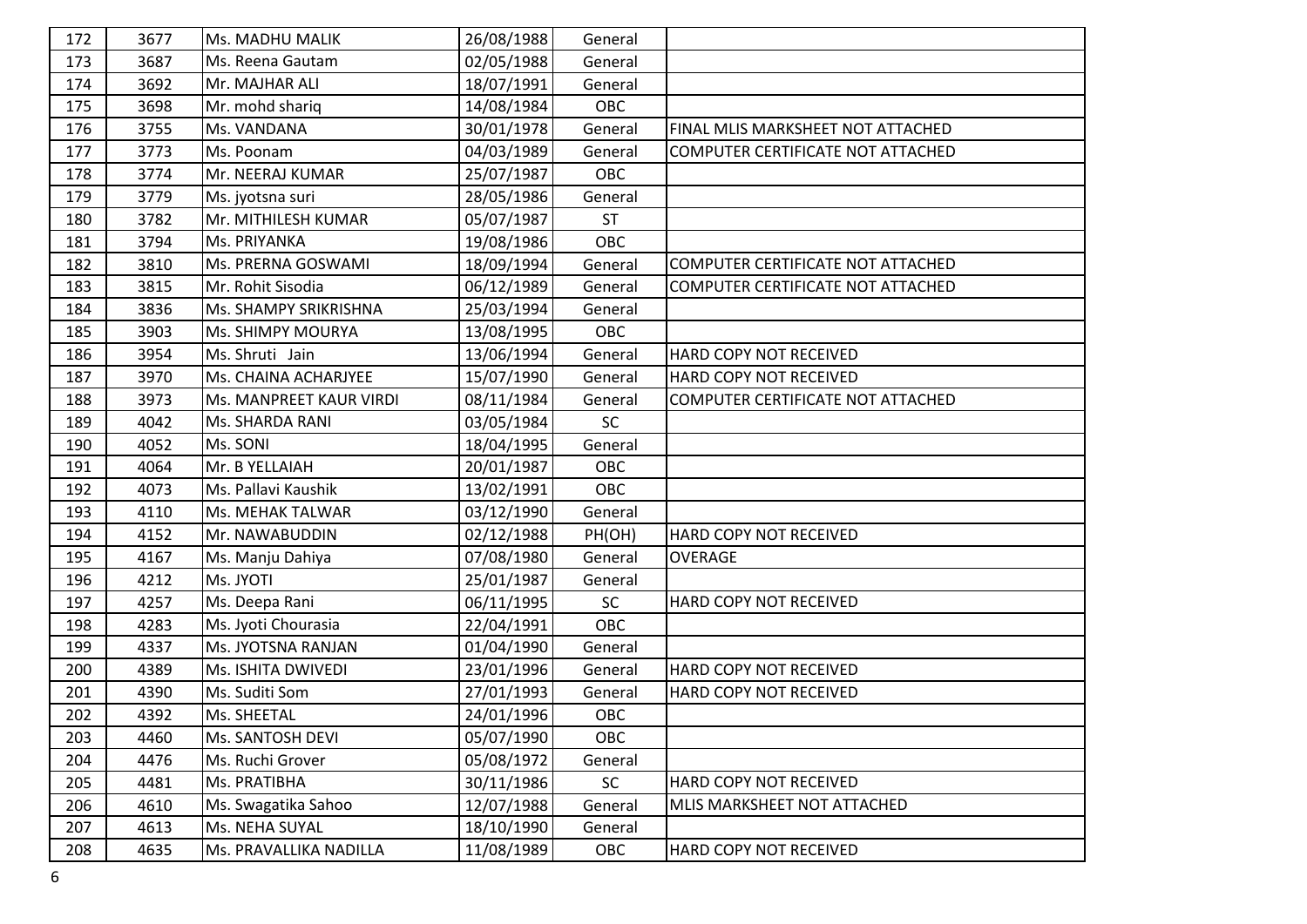| 209 | 4638 | Mr. GAURAV KUMAR        | 14/01/1989 | OBC       |                                               |
|-----|------|-------------------------|------------|-----------|-----------------------------------------------|
| 210 | 4700 | Ms. MAMTA               | 20/02/1992 | SC        | COMPUTER CERTIFICATE NOT ATTACHED             |
| 211 | 4703 | Mr. PUNEET KUMAR PANDEY | 13/02/1989 | General   |                                               |
| 212 | 4759 | Ms. PUSHPA              | 27/08/1979 | General   |                                               |
| 213 | 4792 | Ms. DEEPIKA SHARMA      | 22/02/1985 | General   | COMPUTER CERTIFICATE LESS THAN 6 MONTHS       |
| 214 | 4807 | Mr. VINAY KUMAR         | 08/05/1992 | SC        | HARD COPY NOT RECEIVED                        |
| 215 | 4840 | Ms. GEETA RANI          | 14/11/1975 | OBC       | HARD COPY NOT RECEIVED                        |
| 216 | 4856 | Ms. JYOTI PANCHAL       | 01/04/1986 | OBC       | HARD COPY NOT RECEIVED                        |
| 217 | 4942 | Ms. ANJU                | 02/03/1992 | SC        | HARD COPY NOT RECEIVED                        |
| 218 | 4964 | Ms. POOJA SINGH         | 17/07/1988 | General   | HARD COPY NOT RECEIVED                        |
| 219 | 4968 | Ms. karama meena        | 25/09/1993 | <b>ST</b> | HARD COPY NOT RECEIVED                        |
| 220 | 5024 | Ms. Sonal               | 10/05/1991 | OBC       | HARD COPY NOT RECEIVED                        |
| 221 | 5056 | Mr. ANKIT PAREEK        | 13/09/1997 | PH(OH)    | HARD COPY NOT RECEIVED                        |
| 222 | 5062 | Mr. POOJA SINGH         | 17/07/1988 | General   | HARD COPY NOT RECEIVED                        |
| 223 | 5068 | Ms. GEETA RANI          | 14/04/1987 | General   |                                               |
| 224 | 5075 | Mr. Vishesh Arora       | 28/06/1993 | General   |                                               |
| 225 | 5171 | Ms. ANJU                | 03/08/1990 | General   |                                               |
| 226 | 5209 | Ms. KANIKA              | 17/08/1990 | General   | HARD COPY NOT RECEIVED                        |
| 227 | 5239 | Ms. POOJA               | 03/03/1992 | General   | <b>ESSENTIAL QUALIFICATIONS NOT COMPLETED</b> |
| 228 | 5302 | Mr. RAM SINGH BAIRWA    | 08/07/1983 | <b>SC</b> |                                               |
| 229 | 5319 | Mr. IBRAN ALI           | 20/05/1990 | General   | COMPUTER CERTIFICATE NOT ATTACHED             |
| 230 | 5336 | Ms. Ekta Dubey Tewari   | 24/10/1990 | General   | HARD COPY NOT RECEIVED                        |
| 231 | 5339 | Ms. sonali              | 14/03/1988 | General   |                                               |
| 232 | 5343 | Ms. MONA KUMARI         | 14/09/1991 | General   |                                               |
| 233 | 5344 | Mr. JAGJEET MALIK       | 24/06/1992 | General   |                                               |
| 234 | 5346 | Mr. SATISH PRASAD       | 06/04/1987 | General   |                                               |
| 235 | 5349 | Ms. POOJA GAUTAM        | 03/06/1989 | General   | COMPUTER CERTIFICATE NOT ATTACHED             |
| 236 | 5441 | Ms. PREETI              | 28/08/1991 | General   |                                               |
| 237 | 5475 | Ms. SARITA POURIA       | 10/03/1989 | <b>SC</b> | HARD COPY NOT RECEIVED                        |
| 238 | 5515 | Ms. Neetika sharma      | 28/09/1986 | General   | HARD COPY NOT RECEIVED                        |
| 239 | 5532 | Mr. Eddum karunakar     | 10/04/1992 | <b>SC</b> | <b>HARD COPY NOT RECEIVED</b>                 |
| 240 | 5574 | Mr. PRAMOD KUMAR PASWAN | 21/05/1991 | <b>SC</b> | <b>ESSENTIAL QUALIFICATIONS NOT COMPLETED</b> |
| 241 | 5605 | Ms. BANDNA KUMARI       | 02/02/1984 | General   | HARD COPY NOT RECEIVED                        |
| 242 | 5690 | Ms. NIDHI SINGH         | 17/12/1988 | General   | HARD COPY NOT RECEIVED                        |
| 243 | 5710 | Ms. Sheetal Nagar       | 06/09/1987 | OBC       | HARD COPY NOT RECEIVED                        |
| 244 | 5750 | Ms. yashoda rawat       | 04/12/1992 | General   | HARD COPY NOT RECEIVED                        |
| 245 | 5757 | Mr. PUSHPESH SUNDRIYAL  | 30/12/1988 | General   |                                               |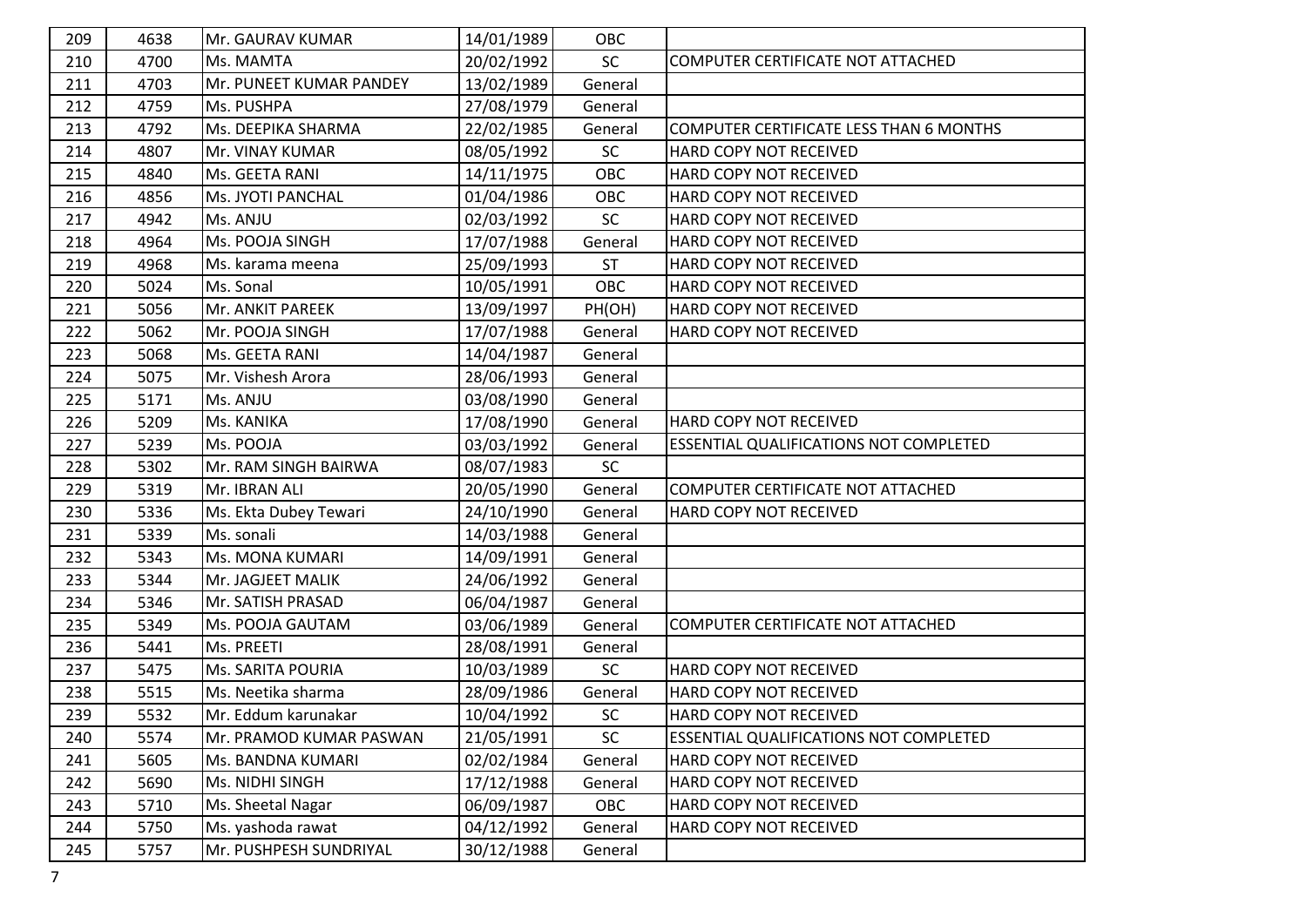| 246 | 5844 | Ms. Isha Yadav           | 25/07/1983 | OBC     |                                               |
|-----|------|--------------------------|------------|---------|-----------------------------------------------|
| 247 | 5885 | Mr. RANJEET KUMAR        | 22/12/1984 | General |                                               |
| 248 | 6023 | Ms. TARANNUM ANSARI      | 08/06/1991 | OBC     | HARD COPY NOT RECEIVED                        |
| 249 | 6070 | Ms. Diksha Rai           | 01/07/1989 | General | COMPUTER CERTIFICATE NOT ATTACHED             |
| 250 | 6083 | Ms. Neha Goel            | 11/10/1983 | General | HARD COPY NOT RECEIVED                        |
| 251 | 6200 | Ms. SHABANA              | 22/11/1990 | OBC     |                                               |
| 252 | 6218 | Mr. Vikas                | 11/03/1987 | General |                                               |
| 253 | 6224 | Ms. ANJU                 | 02/03/1992 | SC      |                                               |
| 254 | 6271 | Ms. Renu Chopra          | 13/03/1983 | SC      | COMPUTER CERTIFICATE LESS THAN 6 MONTHS       |
| 255 | 6293 | Ms. NEHA                 | 19/06/1992 | SC      | <b>ESSENTIAL QUALIFICATIONS NOT COMPLETED</b> |
| 256 | 6347 | Mr. ANEES AHMED          | 03/02/1992 | OBC     | HARD COPY NOT RECEIVED                        |
| 257 | 6353 | Ms. GAJALA PARVEEN       | 23/05/1989 | General |                                               |
| 258 | 6370 | Mr. Nagender laul        | 06/09/1989 | General |                                               |
| 259 | 6372 | Ms. NAZNEEN JAMIL        | 20/09/1987 | OBC     |                                               |
| 260 | 6472 | Ms. jyoti devi           | 01/01/1993 | General | HARD COPY NOT RECEIVED                        |
| 261 | 6539 | Ms. PREETI MAVI          | 20/01/1993 | General | <b>ESSENTIAL QUALIFICATIONS NOT COMPLETED</b> |
| 262 | 6572 | Ms. DEEPA                | 07/12/1989 | SC      |                                               |
| 263 | 6586 | Ms. MAMTA AMARPURI       | 30/07/1978 | General | HARD COPY NOT RECEIVED                        |
| 264 | 6596 | Ms. Shabnam              | 06/11/1991 | General | HARD COPY NOT RECEIVED                        |
| 265 | 6652 | Mr. UPENDER KUMAR        | 12/06/1987 | OBC     | HARD COPY NOT RECEIVED                        |
| 266 | 6678 | Ms. tanuja goyal         | 18/05/1993 | General | COMPUTER CERTIFICATE LESS THAN 6 MONTHS       |
| 267 | 6720 | Mr. TAGARAM CHOUDHARY    | 01/07/1987 | General |                                               |
| 268 | 6741 | Mr. ANIKET KUMAR         | 25/01/1989 | SC      | HARD COPY NOT RECEIVED                        |
| 269 | 6774 | Mr. ANIKET KUMAR         | 25/01/1989 | SC      |                                               |
| 270 | 6811 | Ms. RAKHI                | 27/07/1988 | SC      |                                               |
| 271 | 6898 | Ms. ANITA                | 02/10/1984 | General |                                               |
| 272 | 6912 | Mr. KULDEEP KATARIA      | 01/03/1979 | SC      | HARD COPY NOT RECEIVED                        |
| 273 | 6987 | Ms. DEBARATI SARKAR      | 20/05/1991 | General | COMPUTER CERTIFICATE NOT ATTACHED             |
| 274 | 7003 | Ms. SONIYA               | 12/01/1988 | General |                                               |
| 275 | 7032 | Ms. REENA RANI           | 30/12/1986 | General | HARD COPY NOT RECEIVED                        |
| 276 | 7064 | Mr. Pellakoori Hari      | 08/06/1977 | PH(OH)  | <b>HARD COPY NOT RECEIVED</b>                 |
| 277 | 7076 | Mr. OM PRAKASH GUPTA     | 02/08/1972 | General |                                               |
| 278 | 7077 | Mr. VIKRANT SINGH THAKUR | 15/07/1980 | General |                                               |
| 279 | 7099 | Ms. NIDHI SINGH          | 17/12/1988 | General |                                               |
| 280 | 7117 | Ms. RITU WALIA           | 07/05/1976 | General | HARD COPY NOT RECEIVED                        |
| 281 | 7190 | Mr. ANOOP KUMAR VERMA    | 15/10/1993 | OBC     | CATEGORY CERTIFICATE REQUIRED                 |
| 282 | 7227 | Ms. priyanka gaur        | 19/05/1994 | General | HARD COPY NOT RECEIVED                        |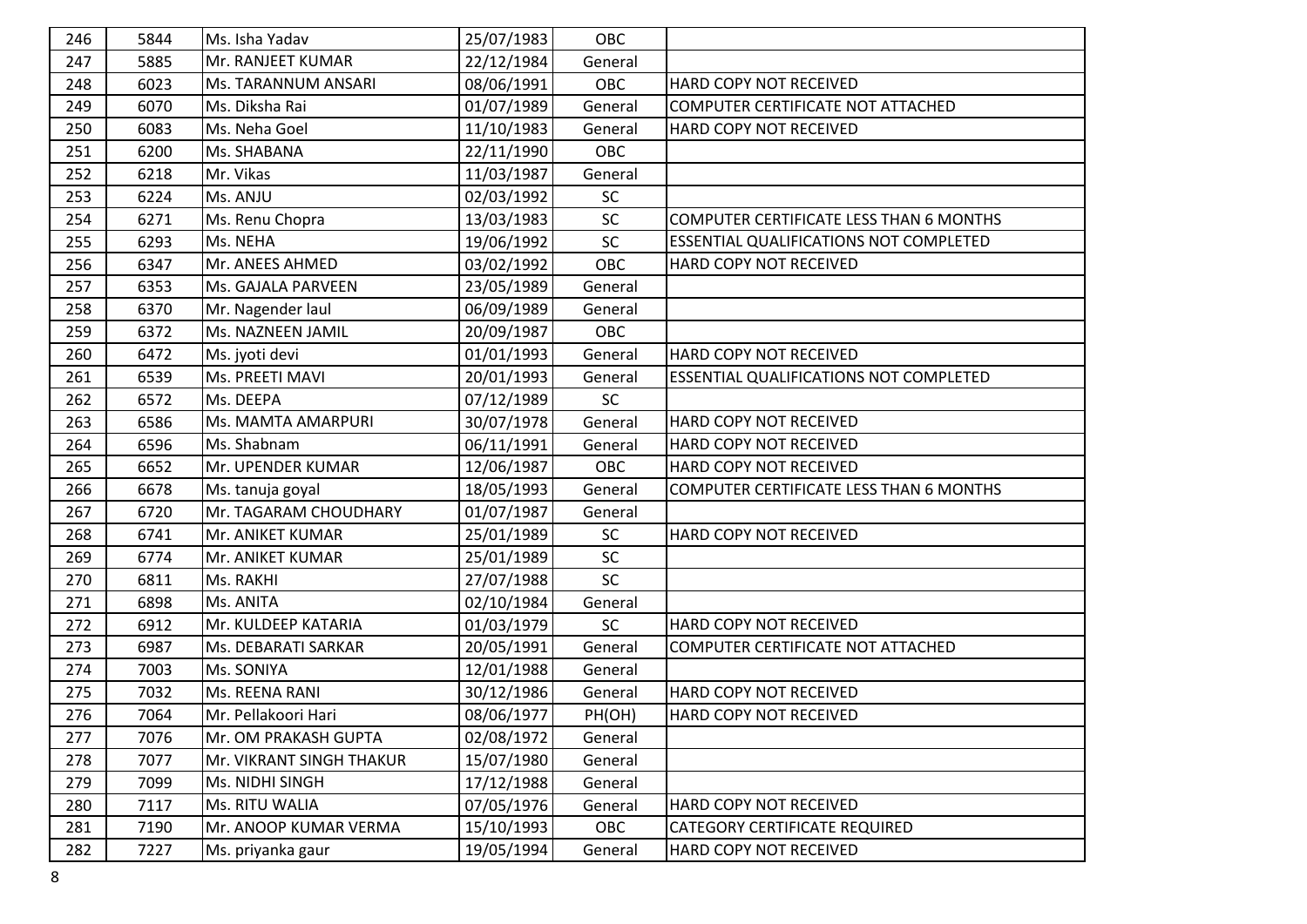| 283 | 7258 | Ms. DR. SHAKUNTALA DAHIYA               | 16/04/1962 | General    |                                               |
|-----|------|-----------------------------------------|------------|------------|-----------------------------------------------|
| 284 | 7266 | Ms. AMITA KUMARI                        | 08/11/1986 | General    |                                               |
| 285 | 7304 | Ms. Rakhi Sharma                        | 05/04/1984 | General    |                                               |
| 286 | 7307 | Ms. AISHVARYA                           | 05/02/1993 | General    | COMPUTER CERTIFICATE NOT ATTACHED             |
| 287 | 7348 | Ms. MANJU RANI                          | 02/07/1985 | <b>OBC</b> | COMPUTER CERTIFICATE NOT ATTACHED             |
| 288 | 7454 | Mr. SAURABH KAUSHIK                     | 29/12/1990 | General    |                                               |
| 289 | 7553 | Ms. Kumari Nandita                      | 31/12/1986 | General    | FINAL MLIS MARKSHEET NOT ATTACHED             |
| 290 | 7600 | Mr. NITIN KUMAR                         | 25/01/1989 | SC         | <b>ESSENTIAL QUALIFICATIONS NOT COMPLETED</b> |
| 291 | 7615 | Mr. Pramod Kumar Vishwakarma            | 25/09/1988 | OBC        | HARD COPY NOT RECEIVED                        |
| 292 | 7629 | Mr. SURYAKANT PRADHAN                   | 26/02/1993 | OBC        |                                               |
| 293 | 7678 | Ms. NAZNEEN JAMIL                       | 20/09/1987 | OBC        | HARD COPY NOT RECEIVED                        |
| 294 | 7683 | Ms. RITU GUPTA                          | 14/10/1990 | General    |                                               |
| 295 | 7684 | Ms. Pritee Sharma                       | 26/06/1987 | OBC        | HARD COPY NOT RECEIVED                        |
| 296 | 7745 | Ms. ANJU SHARMA                         | 26/01/1988 | General    |                                               |
| 297 | 7866 | Ms. SHAGUFTA PERVEEN                    | 08/01/1986 | General    |                                               |
| 298 | 7876 | Mr. VEGAD KAMLESHKUMAR SUNDA 06/02/1982 |            | PH(OH)     | HARD COPY NOT RECEIVED                        |
| 299 | 7978 | Ms. KOMAL BHARTI                        | 11/03/1993 | General    | HARD COPY NOT RECEIVED                        |
| 300 | 7981 | Mr. RAKESH KUMAR                        | 05/06/1989 | General    |                                               |
| 301 | 8051 | Mr. Rohan Kumar                         | 28/01/1994 | General    | COMPUTER CERTIFICATE NOT ATTACHED             |
| 302 | 8052 | Ms. SHALINI GUPTA                       | 22/08/1992 | General    |                                               |
| 303 | 8161 | Ms. Shabnam                             | 06/11/1991 | General    |                                               |
| 304 | 8167 | Mr. MADHO LAL                           | 12/02/1990 | <b>SC</b>  | HARD COPY NOT RECEIVED                        |
| 305 | 8171 | Ms. Leishichan ZIngkhai                 | 06/04/1989 | <b>ST</b>  | COMPUTER CERTIFICATE NOT ATTACHED             |
| 306 | 8259 | Ms. Vandana                             | 24/05/1989 | General    | COMPUTER CERTIFICATE NOT ATTACHED             |
| 307 | 8287 | Ms. SURABHI                             | 10/01/1983 | General    | <b>OVERAGE</b>                                |
| 308 | 8300 | Mr. PRITAM KUMAR GUPTA                  | 25/01/1981 | OBC        | COMPUTER CERTIFICATE NOT ATTACHED             |
| 309 | 8357 | Ms. Vrushali Suhas Haldankar            | 13/06/1988 | OBC        | COMPUTER CERTIFICATE NOT ATTACHED             |
| 310 | 8608 | Mr. k shankar reddy                     | 16/07/1976 | PH(OH)     | HARD COPY NOT RECEIVED                        |
| 311 | 8637 | Ms. ARCHANA KUMARI                      | 20/01/1985 | OBC        | HARD COPY NOT RECEIVED                        |
| 312 | 8660 | Ms. Amandeep Kaur                       | 02/02/1985 | General    |                                               |
| 313 | 8666 | Ms. REKHA                               | 07/04/1988 | General    | <b>HARD COPY NOT RECEIVED</b>                 |
| 314 | 8713 | Ms. REKHA                               | 07/04/1988 | General    | HARD COPY NOT RECEIVED                        |
| 315 | 8724 | Ms. Gurpreet kaur                       | 23/04/1987 | SC         | COMPUTER CERTIFICATE NOT ATTACHED             |
| 316 | 8761 | Ms. Bindu                               | 15/09/1983 | OBC        | HARD COPY NOT RECEIVED                        |
| 317 | 8814 | Ms. BINDU                               | 15/09/1983 | General    | COMPUTER CERTIFICATE LESS THAN 6 MONTHS       |
| 318 | 8878 | Ms. PREETI BAJAJ                        | 15/03/1985 | General    |                                               |
| 319 | 8935 | Ms. USHA                                | 20/01/1981 | PH(OH)     | HARD COPY NOT RECEIVED                        |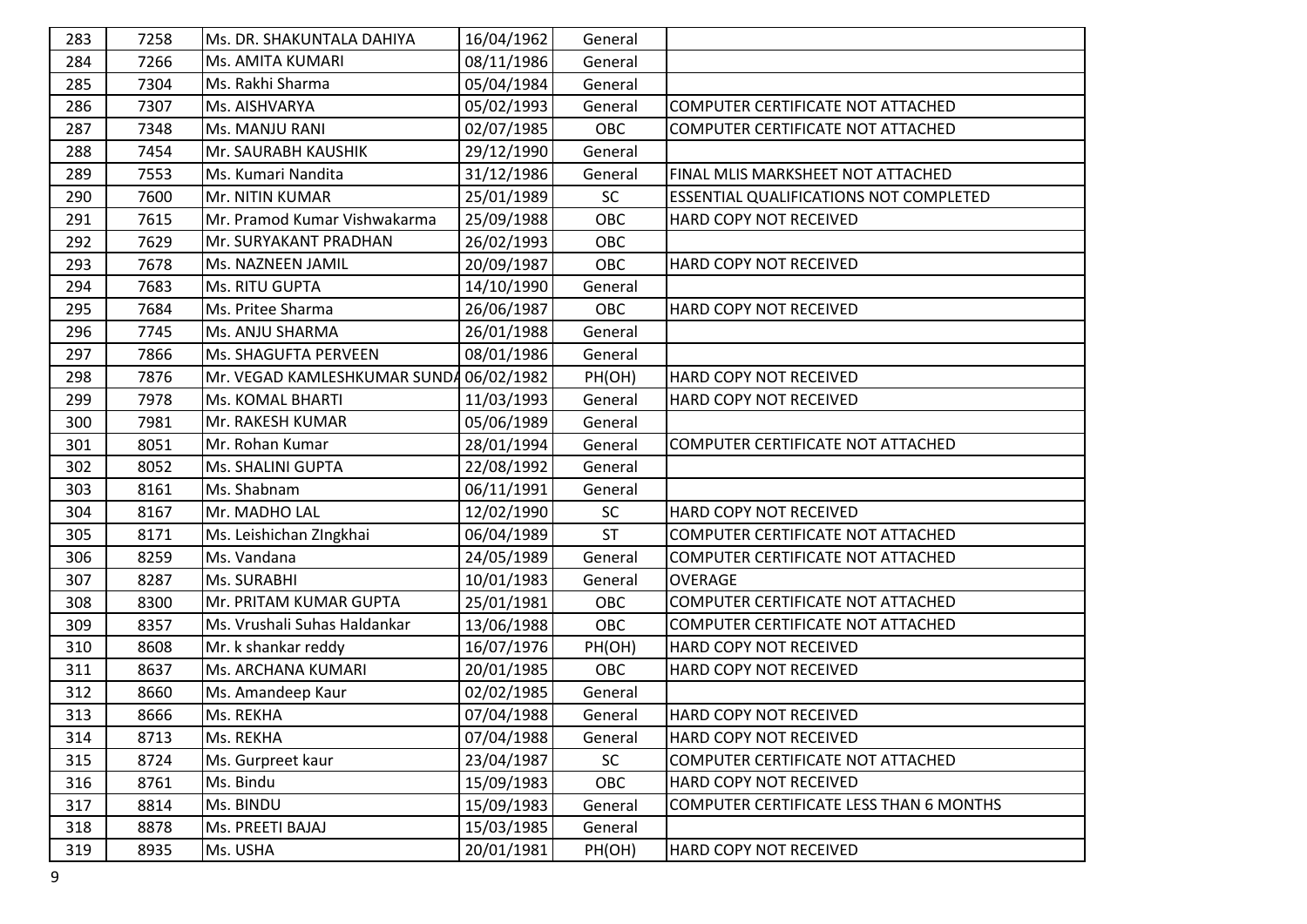| 320 | 8943  | Ms. USHA                 | 20/01/1981 | OBC       | LESS THAN 50% MARKS IN PG                     |
|-----|-------|--------------------------|------------|-----------|-----------------------------------------------|
| 321 | 8969  | Ms. JYOTI RANI SHARMA    | 06/07/1992 | General   |                                               |
| 322 | 8976  | Ms. UPASANA              | 02/09/1992 | General   | <b>HARD COPY NOT RECEIVED</b>                 |
| 323 | 8995  | Ms. BABITA KUMARY        | 10/04/1992 | OBC       | COMPUTER AND CASTE CERTIFICATE NOT ATTACHED   |
| 324 | 9073  | Ms. priyanka gaur        | 19/05/1994 | General   | HARD COPY NOT RECEIVED                        |
| 325 | 9124  | Ms. priyanka singore     | 30/06/1989 | General   | HARD COPY NOT RECEIVED                        |
| 326 | 9171  | Mr. Mohammad Asad        | 31/07/1984 | General   | HARD COPY NOT RECEIVED                        |
| 327 | 9179  | Ms. NEHA                 | 01/11/1989 | General   | HARD COPY NOT RECEIVED                        |
| 328 | 9217  | Ms. SEEMA YADAV          | 20/11/1991 | OBC       |                                               |
| 329 | 9305  | Mr. DEEPAK KUMAR         | 19/08/1988 | <b>ST</b> |                                               |
| 330 | 9325  | Ms. REKHA KUMARI         | 21/08/1981 | General   |                                               |
| 331 | 9337  | Ms. PREETI               | 29/12/1991 | General   | HARD COPY NOT RECEIVED                        |
| 332 | 9400  | Ms. Asma                 | 22/08/1989 | General   |                                               |
| 333 | 9439  | Ms. YOGITA TYAGI         | 23/03/1988 | General   |                                               |
| 334 | 9515  | Ms. NEHA ARORA           | 23/09/1992 | General   | HARD COPY NOT RECEIVED                        |
| 335 | 9619  | Ms. POOJA RANI           | 04/03/1989 | General   | <b>ESSENTIAL QUALIFICATIONS NOT COMPLETED</b> |
| 336 | 9780  | Ms. Vaneeta Sharma       | 04/12/1980 | OBC       | <b>HARD COPY NOT RECEIVED</b>                 |
| 337 | 9782  | Ms. Nidhi Kulshreshtha   | 09/09/1983 | General   | HARD COPY NOT RECEIVED                        |
| 338 | 9794  | Ms. MINAKSHI TONDAK      | 06/07/1987 | General   | HARD COPY NOT RECEIVED                        |
| 339 | 9938  | Ms. Sohal Bharadwaj      | 12/04/1991 | General   | HARD COPY NOT RECEIVED                        |
| 340 | 10118 | Ms. POORNIMA MISHRA      | 15/06/1994 | General   | HARD COPY NOT RECEIVED                        |
| 341 | 10126 | Mr. SURESH SAINI         | 21/10/1988 | OBC       |                                               |
| 342 | 10151 | Ms. RASHMI GANGWAR       | 23/08/1990 | OBC       | COMPUTER CERTIFICATE NOT ATTACHED             |
| 343 | 10163 | Ms. POORNIMA MISHRA      | 15/06/1994 | General   |                                               |
| 344 | 10194 | Mr. NEETU SINGH          | 15/04/1983 | General   |                                               |
| 345 | 10208 | Ms. RUBY CHAMAN          | 10/09/1986 | OBC       |                                               |
| 346 | 10221 | Ms. SHASHI DEVI          | 09/02/1981 | OBC       | COMPUTER CERTIFICATE NOT ATTACHED             |
| 347 | 10223 | Mr. Guguloth Ramji Nayak | 02/06/1991 | <b>ST</b> | HARD COPY NOT RECEIVED                        |
| 348 | 10587 | Ms. KAJAL NARULA         | 16/08/1990 | General   | COMPUTER CERTIFICATE NOT ATTACHED             |
| 349 | 10602 | Ms. VANDANA              | 07/07/1980 | <b>SC</b> | HARD COPY NOT RECEIVED                        |
| 350 | 10621 | Ms. PRIYANKA WALIA       | 24/03/1989 | General   | <b>COMPUTER CERTIFICATE NOT ATTACHED</b>      |
| 351 | 10629 | Mr. MAMOON AHSAN REYAZ   | 04/04/1988 | OBC       |                                               |
| 352 | 10669 | Ms. PREETI TIWARI        | 17/10/1992 | General   |                                               |
| 353 | 10695 | Ms. VANDANA              | 07/07/1980 | <b>SC</b> |                                               |
| 354 | 10928 | Mr. BARUN JYOTI          | 30/06/1988 | OBC       |                                               |
| 355 | 11044 | Mr. SHAILESH SHARMA      | 02/01/1986 | OBC       |                                               |
| 356 | 11150 | Ms. suman                | 14/08/1986 | General   | HARD COPY NOT RECEIVED                        |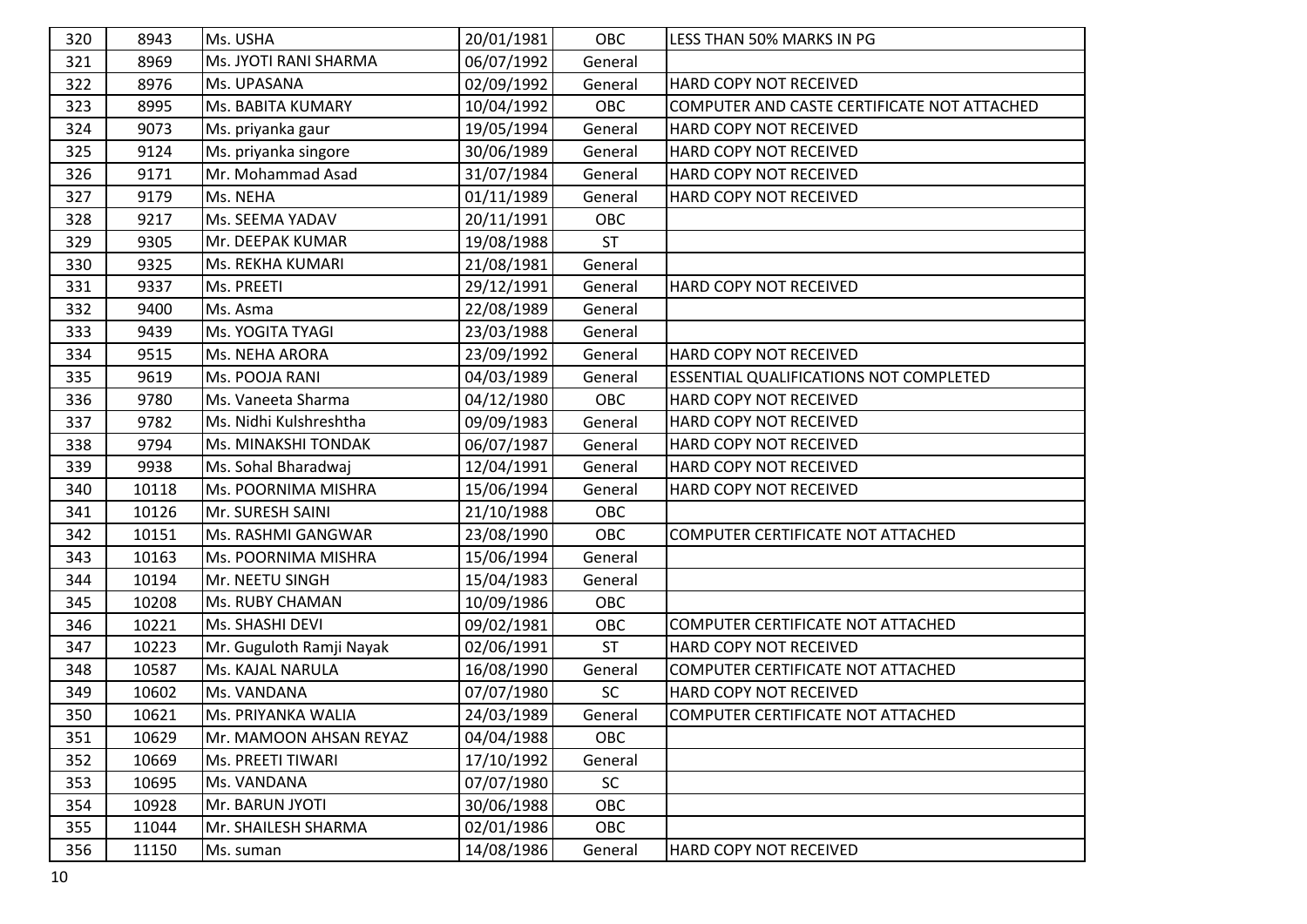| 357 | 11384 | Mr. ROHTASH SAIN             | 14/06/1984 | General   |                                        |
|-----|-------|------------------------------|------------|-----------|----------------------------------------|
| 358 | 11592 | Ms. MANMEET KAUR             | 12/04/1992 | General   | EDUCATIONAL CERTIFICATES NOT ATTACHED  |
| 359 | 11599 | Ms. Vandana Jagannath Pise   | 25/02/1986 | OBC       | HARD COPY NOT RECEIVED                 |
| 360 | 11631 | Ms. RACHNA                   | 08/11/1991 | General   | UG MARKSHEET NOT ATTACHED              |
| 361 | 11672 | Ms. Deepali Avinash Masram   | 09/12/1991 | <b>ST</b> |                                        |
| 362 | 11686 | Mr. Shail Din                | 15/10/1978 | <b>ST</b> | HARD COPY NOT RECEIVED                 |
| 363 | 11696 | Mr. vikas saini              | 30/07/1992 | OBC       |                                        |
| 364 | 11734 | Ms. RITU GULIA               | 16/07/1991 | General   |                                        |
| 365 | 12054 | Ms. Saima Hasan              | 11/09/1989 | General   | COMPUTER CERTIFICATE NOT ATTACHED      |
| 366 | 12067 | Ms. KIRAN BALA               | 24/07/1985 | General   |                                        |
| 367 | 12139 | Ms. MAUSAMI TIWARI           | 12/09/1986 | General   | HARD COPY NOT RECEIVED                 |
| 368 | 12257 | Mr. Laxmi Gupta              | 07/09/1986 | General   | HARD COPY NOT RECEIVED                 |
| 369 | 12269 | Ms. Poonam Sharma            | 01/06/1993 | General   |                                        |
| 370 | 12326 | Ms. AKANKSHA KUMARI          | 02/02/1993 | General   | HARD COPY NOT RECEIVED                 |
| 371 | 12333 | Mr. KHUSHBOO                 | 08/06/1993 | General   |                                        |
| 372 | 12339 | Ms. APARNA DUBEY             | 22/09/1983 | General   | HARD COPY NOT RECEIVED                 |
| 373 | 12392 | Ms. Chitralekha              | 05/11/1985 | SC        |                                        |
| 374 | 12439 | Ms. PRITI                    | 22/08/1988 | General   |                                        |
| 375 | 12523 | Mr. SHYANDEEP BHARATI HALDAR | 21/07/1985 | General   |                                        |
| 376 | 12577 | Mr. Poonam Devi              | 13/02/1992 | General   |                                        |
| 377 | 12604 | Mr. HEMANT KUMAR             | 17/11/1984 | OBC       |                                        |
| 378 | 12726 | Mr. RAVINDER KUMAR           | 15/05/1974 | General   |                                        |
| 379 | 12783 | Ms. Pooja singwal            | 11/12/1991 | General   | ESSENTIAL QUALIFICATIONS NOT COMPLETED |
| 380 | 12817 | Ms. KHOLNEINEM HAOKIP        | 01/04/1992 | <b>ST</b> | HARD COPY NOT RECEIVED                 |
| 381 | 12823 | Mr. Manoj Kumar Sharma       | 01/04/1979 | PH(OH)    | HARD COPY NOT RECEIVED                 |
| 382 | 12832 | Mr. Meena Rani               | 29/03/1984 | General   | HARD COPY NOT RECEIVED                 |
| 383 | 12852 | Ms. MOHNISHA SHARMA          | 01/11/1990 | General   | HARD COPY NOT RECEIVED                 |
| 384 | 12872 | Mr. Paojangul Misao          | 09/02/1992 | <b>ST</b> | HARD COPY NOT RECEIVED                 |
| 385 | 12905 | Mr. BALWAN YADAV             | 15/01/1993 | General   | HARD COPY NOT RECEIVED                 |
| 386 | 12946 | Ms. Meena Rani               | 29/03/1984 | General   |                                        |
| 387 | 13026 | Ms. LAXMI                    | 07/09/1986 | General   | <b>HARD COPY NOT RECEIVED</b>          |
| 388 | 13041 | Ms. Anju Rani                | 10/01/1988 | General   |                                        |
| 389 | 13190 | Mr. JAIVEER SINGH            | 02/10/1972 | SC        | HARD COPY NOT RECEIVED                 |
| 390 | 13255 | Mr. SANKU BALAIAH            | 06/05/1992 | PH(OH)    | HARD COPY NOT RECEIVED                 |
| 391 | 13265 | Ms. CHETNA JAIN              | 21/02/1988 | General   |                                        |
| 392 | 13295 | Ms. KALPANA                  | 01/01/1983 | General   | HARD COPY NOT RECEIVED                 |
| 393 | 13301 | Mr. SHIV PARKASH             | 12/08/1984 | General   |                                        |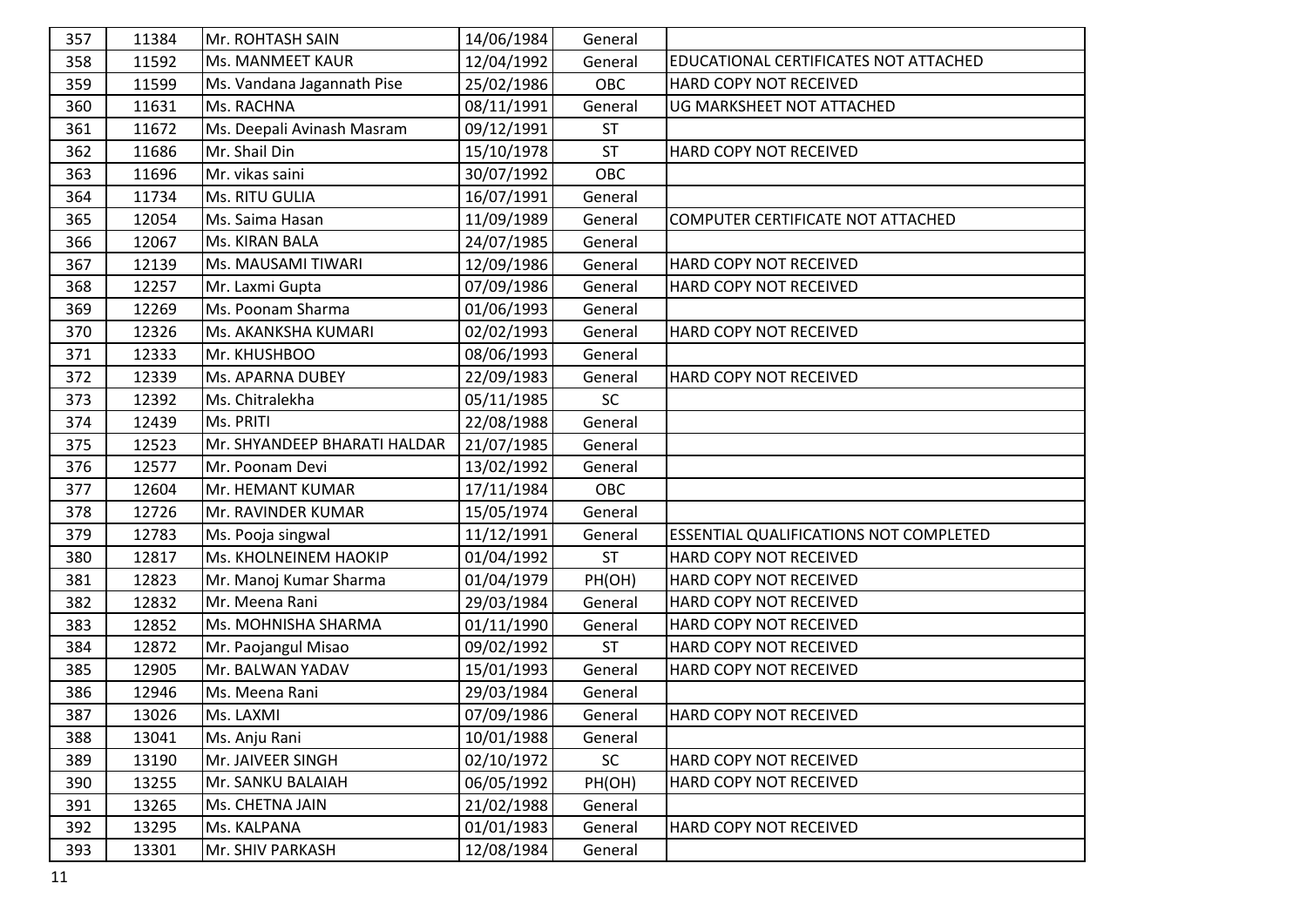| 394 | 13330 | Mr. MD MASROOR FAIYAZI    | 10/12/1990 | General   |                                                |
|-----|-------|---------------------------|------------|-----------|------------------------------------------------|
| 395 | 13360 | Ms. SONIA YADAV           | 10/04/1987 | General   |                                                |
| 396 | 13447 | Ms. JYOTI RATHEE          | 30/08/1981 | General   | HARD COPY NOT RECEIVED                         |
| 397 | 13473 | Ms. JYOTI RATHEE          | 30/08/1981 | General   |                                                |
| 398 | 13489 | Ms. Nija H                | 28/05/1983 | General   | HARD COPY NOT RECEIVED                         |
| 399 | 13495 | Ms. MEENAKSHI             | 20/01/1996 | General   | ESSENTIAL QUALIFICATIONS NOT COMPLETED         |
| 400 | 13496 | Ms. Neerja                | 08/09/1990 | General   |                                                |
| 401 | 13573 | Ms. SANGEETA              | 19/08/1978 | SC        | HARD COPY NOT RECEIVED                         |
| 402 | 13619 | Ms. swati vashistha       | 07/07/1987 | General   |                                                |
| 403 | 13633 | Mr. BAUNU SAHU            | 18/08/1973 | PH(OH)    | ESSENTIAL QUALIFICATIONS NOT COMPLETED         |
| 404 | 13741 | Mr. Abhishek Sharma       | 07/08/1995 | General   | HARD COPY NOT RECEIVED                         |
| 405 | 13780 | Ms. POONAM YADAV          | 05/11/1980 | OBC       | COMPUTER CERTIFICATE NOT ATTACHED              |
| 406 | 13857 | Mr. Mohit Kumar           | 07/05/1988 | General   |                                                |
| 407 | 13874 | Mr. Surjeet Kumar         | 12/08/1978 | SC        |                                                |
| 408 | 13913 | Ms. Annu Rani             | 04/08/1993 | SC        | HARD COPY NOT RECEIVED                         |
| 409 | 14009 | Ms. GURAZ PARVEEN         | 13/12/1992 | OBC       |                                                |
| 410 | 14016 | Ms. Madhu shrivas         | 24/02/1986 | General   | HARD COPY NOT RECEIVED                         |
| 411 | 14022 | Ms. NIYOTI NARAYAN        | 04/02/1982 | General   | HARD COPY NOT RECEIVED                         |
| 412 | 14059 | Mr. Ramzano               | 09/04/1989 | OBC       | FINAL MLIS MARKSHEET NOT ATTACHED              |
| 413 | 14062 | Ms. BHARTI SHARMA         | 26/04/1990 | General   | HARD COPY NOT RECEIVED                         |
| 414 | 14066 | Mr. CHETANYA KUMAR SHARMA | 02/01/1985 | General   |                                                |
| 415 | 14211 | Ms. SUMAN RANI            | 07/08/1990 | OBC       | HARD COPY NOT RECEIVED                         |
| 416 | 14237 | Ms. VIJAY LAXMI           | 06/10/1992 | General   |                                                |
| 417 | 14283 | Mr. PRAMOD KUMAR MEHER    | 17/06/1988 | PH(OH)    | HARD COPY NOT RECEIVED                         |
| 418 | 14291 | Ms. JYOTI PANCHAL         | 06/05/1985 | OBC       | HARD COPY NOT RECEIVED                         |
| 419 | 14552 | Mr. MUNIRAJ               | 10/04/1991 | SC        | HARD COPY NOT RECEIVED                         |
| 420 | 14681 | Ms. UPASANA               | 02/09/1992 | General   | COMPUTER CERTIFICATE NOT ATTACHED              |
| 421 | 14712 | Ms. Tara rani             | 04/08/1987 | OBC       | HARD COPY NOT RECEIVED                         |
| 422 | 14742 | Ms. priyanka khandelwal   | 16/12/1987 | General   | HARD COPY NOT RECEIVED                         |
| 423 | 14748 | Mr. VIMAL CHANDRA         | 15/01/1986 | OBC       |                                                |
| 424 | 14755 | Mr. SANJAY KUMAR          | 05/07/1993 | PH(OH)    | <b>HARD COPY NOT RECEIVED</b>                  |
| 425 | 14846 | Mr. YESHPAL SINGH         | 09/10/1986 | <b>SC</b> |                                                |
| 426 | 14900 | Ms. Priyanka Pandole      | 13/12/1991 | SC        | HARD COPY NOT RECEIVED                         |
| 427 | 15010 | Mr. SHABNAM               | 25/07/1990 | PH(OH)    | HARD COPY NOT RECEIVED                         |
| 428 | 15148 | Ms. GAZALA NOOR           | 22/06/1991 | General   | HARD COPY NOT RECEIVED                         |
| 429 | 15182 | Ms. Prachi Varun          | 01/10/1995 | General   | COMPUTER CERTIFICATE NOT ATTACHED              |
| 430 | 15245 | Mr. ROOPA                 | 10/03/1987 | General   | <b>COMPUTER CERTIFICATE LESS THAN 6 MONTHS</b> |